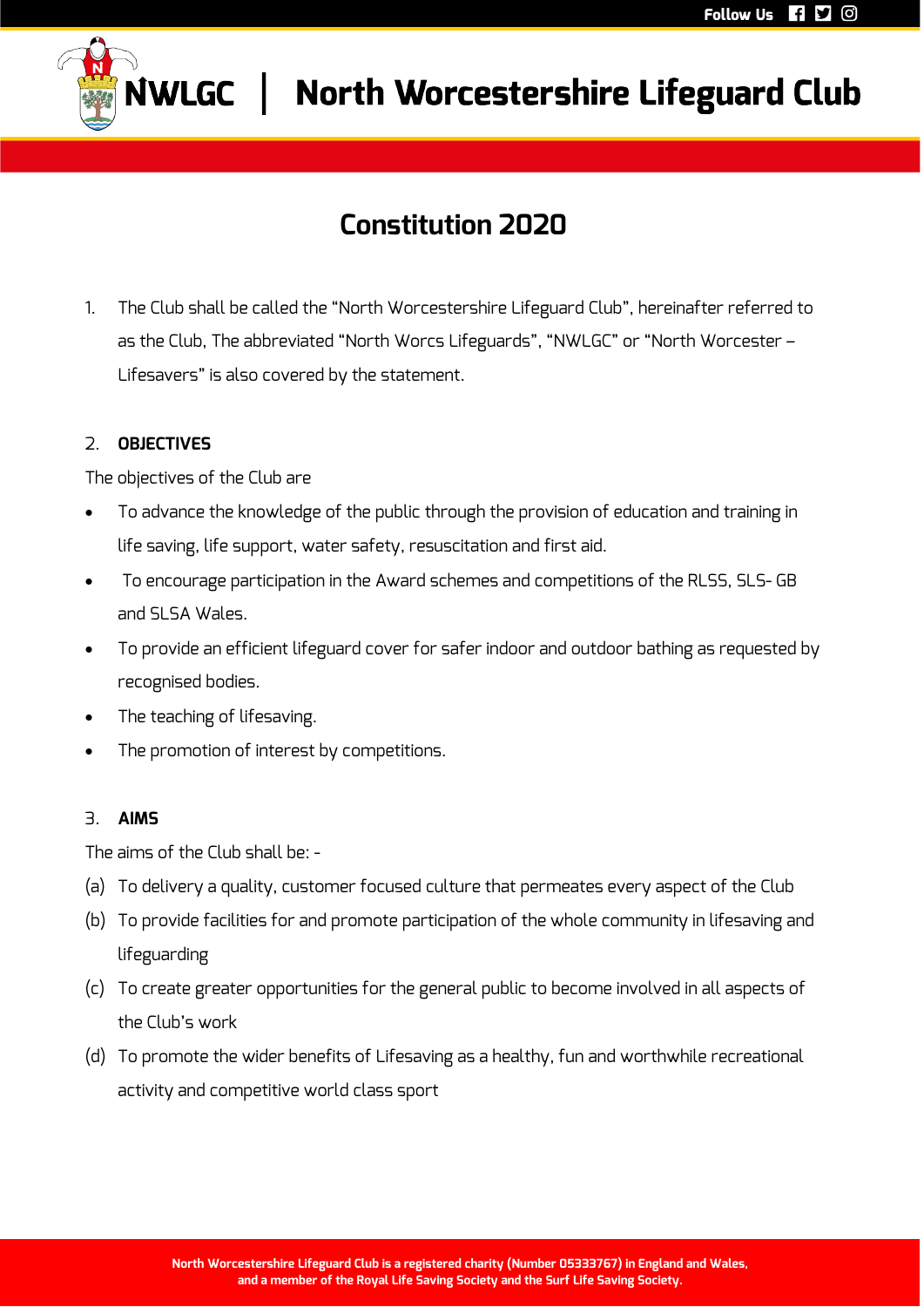

- (e) To promote, publicise and communicate information about the RLSS UK, SLS–GB and SLSA Wales to present a positive image of the Club.
- (f) To promote and maintain the highest standards of technical competence and safety in the sport
- (g) To provide equal opportunities for successful participation by all sections of the community
- (h) Junior and associate members cannot patrol unless accompanied by senior members as approved by the patrol officer. No member shall patrol alone and no member shall attempt a rescue in open water without the support of proper equipment and fellow members whilst on patrol duty (abiding by rules of governing body.)

### 4. **AFFILIATION AND MEMBERSHIP**

The Club shall maintain affiliation to the RLSS Hereford and Worcester Branch, RLSS UK, SLS-GB AND SLSA Wales, Sandwell sports Council and any other associations that may be deemed advisable to further the interests of the club, ensuring that membership does not lapse.

### 5. **RLSS UK SAFEGUARDING AND PROTECTING CHILDREN REGULATIONS**

- As taken from Paragraphs 1 to 3 of the RLSS UK Safeguarding and Protection Children Regulations the following statements must be included, under a child protection heading, in each of the bye-laws and constitution of RLSS UK, its affiliated Clubs and all other affiliated bodies involved in Lifesaving in the United Kingdom which provide the opportunity to work (either on a paid or voluntary basis) with children and young people up to the age of 18 (individually as "The Affiliated Body" and collectively referred to as "The Affiliated Bodies") to ensure the same is binding throughout the sport.
- (a) The NWLGC agrees to adopt the RLSS UK Safeguarding and Protecting Children policies and procedures which can be found at https://www.rlss.org.uk/safeguarding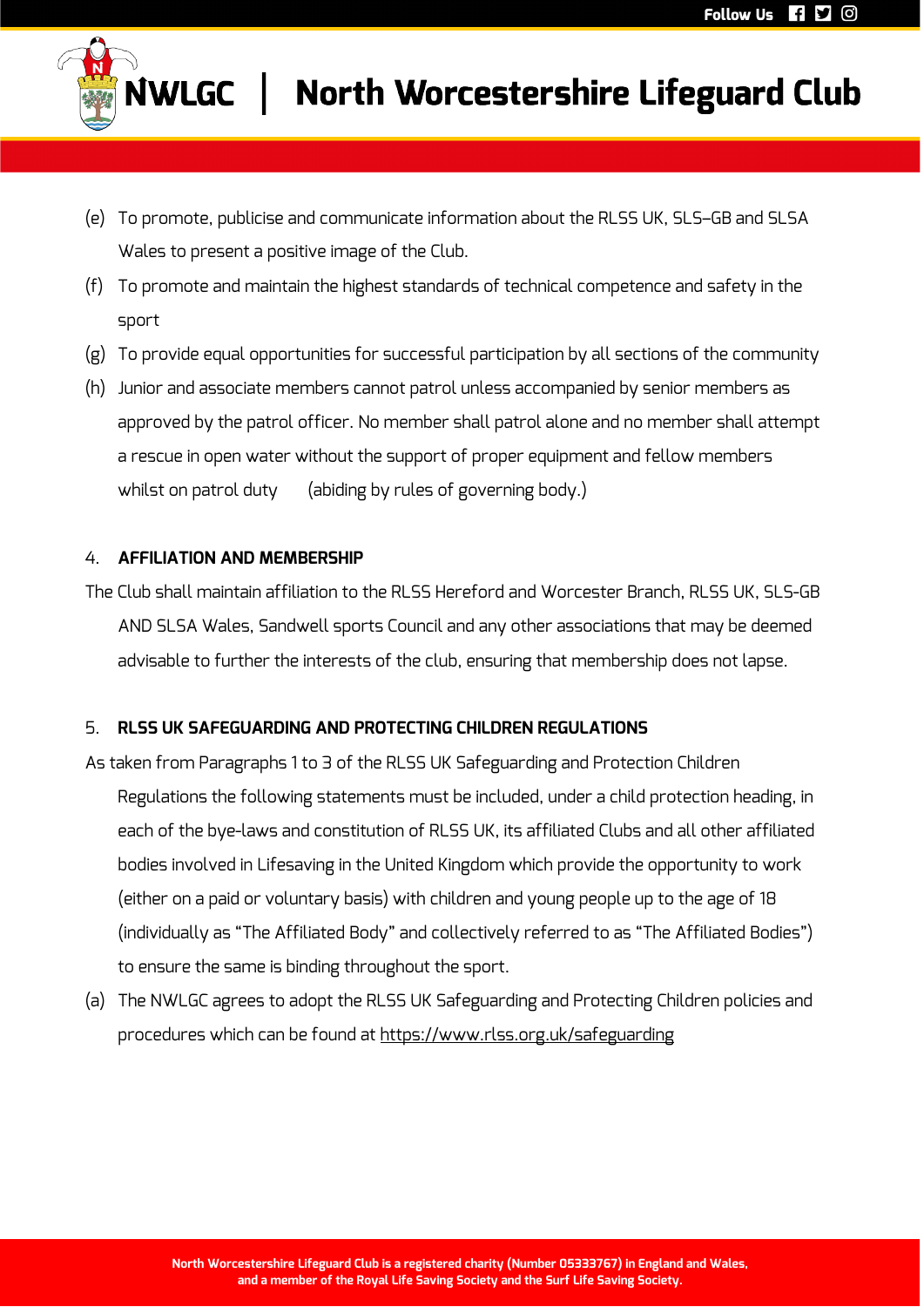

- (b) All individuals involved in Lifesaving through NWLGC at every level, including participants, Officials, Trainers/Assessors, Volunteers, Administrators, Club Officials or spectators agree to abide by the RLSS UK Code of Ethics and Conduct ("Code") and all such individuals participating or being involved in Lifesaving through NWLGC in one of the aforementioned roles or in a role which comes within the intended ambit of this paragraph and the RLSS UK Safeguarding and Protecting Children policies and procedures generally are deemed to have assented to and as such recognise and adhere to the principles and responsibilities embodied in the Code.
- (c) Each and every constituent member of NWLGC including without limitation all Clubs and disciplines, shall be responsible for the implementation of the RLSS UK Safeguarding and Protecting Children policies and procedures in relation to their members.
- (d) Any member on or over the age of 16 in a volunteer capacity, accepts that he/she may be CRB checked.

#### 6. **MEMBERSHIP OF THE CLUB**

- (a) All members are subject to the Constitution of the Club and the regulations of the National Governing Bodies.
- (b) Membership of the Club is open to all individuals over the age of 8 provided they comply with this Constitution and have paid the annual subscription.
- (c) No person shall be refused application to membership or membership on the grounds of race, ethnic origin, religion, age, sex, sexual orientation, impairment or disability
- (d) Any minor's (under the age of 18) application for membership should be signed by the applicants parent or guardian
- (e) Acceptance of membership shall be in at the discretion of the Committee but other person(s) authorised by the Committee may make recommendation as to the applicants' acceptability. The Committee shall not be required to give reasons for the refusal of any application for membership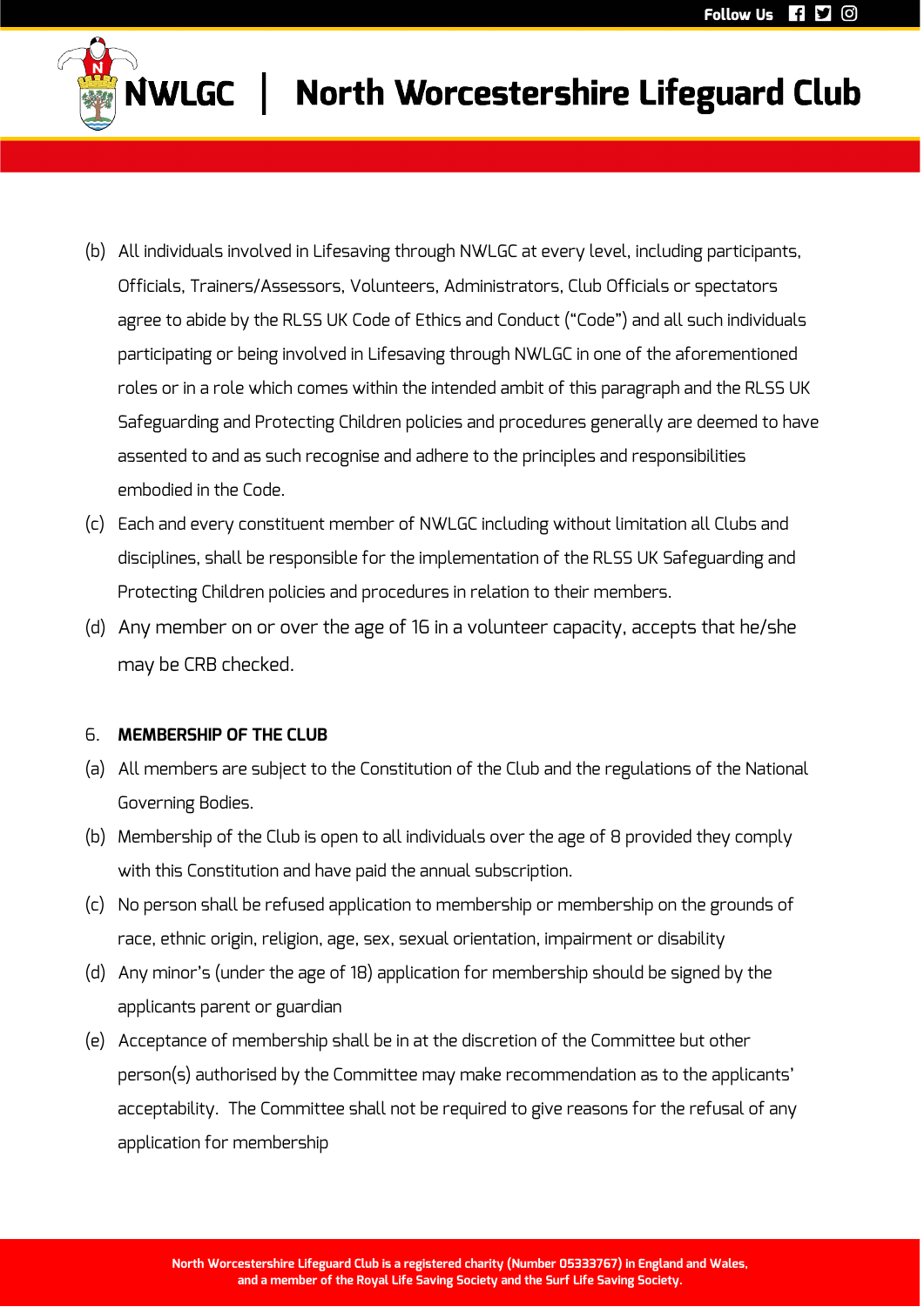

- (f) All members will have access to a copy of the relevant Code of Conduct and Policy Statements, Child Protection Policy and Constitution
- (g) All applications for membership shall be accompanied by the appropriate documentation and annual membership fee which shall thereafter be payable on demand
- (h) The total membership of the Club shall not normally be limited. If however the Management Committee considers that there is a good reason to impose any limit from time to time then the Management Committee shall put forward appropriate proposals for consideration at the General Meeting of the Club.
- (i) The members shall have the right to impose (and remove) from time to time any limits on total membership (or any category of membership) of the Club
- (j) Any persons who assist in any way with the Club's activities should become members of the Club or the relevant governing bodies. Assisting with the Club's activities shall include, but not be restricted to, administrators, associate members, voluntary instructors, teachers and coaches, committee members, helpers.
- (k) Such membership fee shall be set annually and agreed by the Management Committee or determined at the Annual General Meeting
- (l) It is the responsibility of the member to ensure that membership of the Club does not lapse. If such a lapse of 30 days or more occurs, membership may be suspended by the Management Committee from all or some of the activities until such payment is made
- (m) Members shall be enrolled in one of the following categories:

| Adult membership                                |                        |
|-------------------------------------------------|------------------------|
| Youth membership                                | (age 15 to 17)         |
| Junior (Rookie) membership                      | (age 8 to 14)          |
| Associate Membership                            | (one per family)       |
| University students living away (vacation only) |                        |
| Competition only                                | (Swim under NWLGC)     |
| Children                                        | (school holidays only) |

Households with three or more members are entitled to a 10% discount.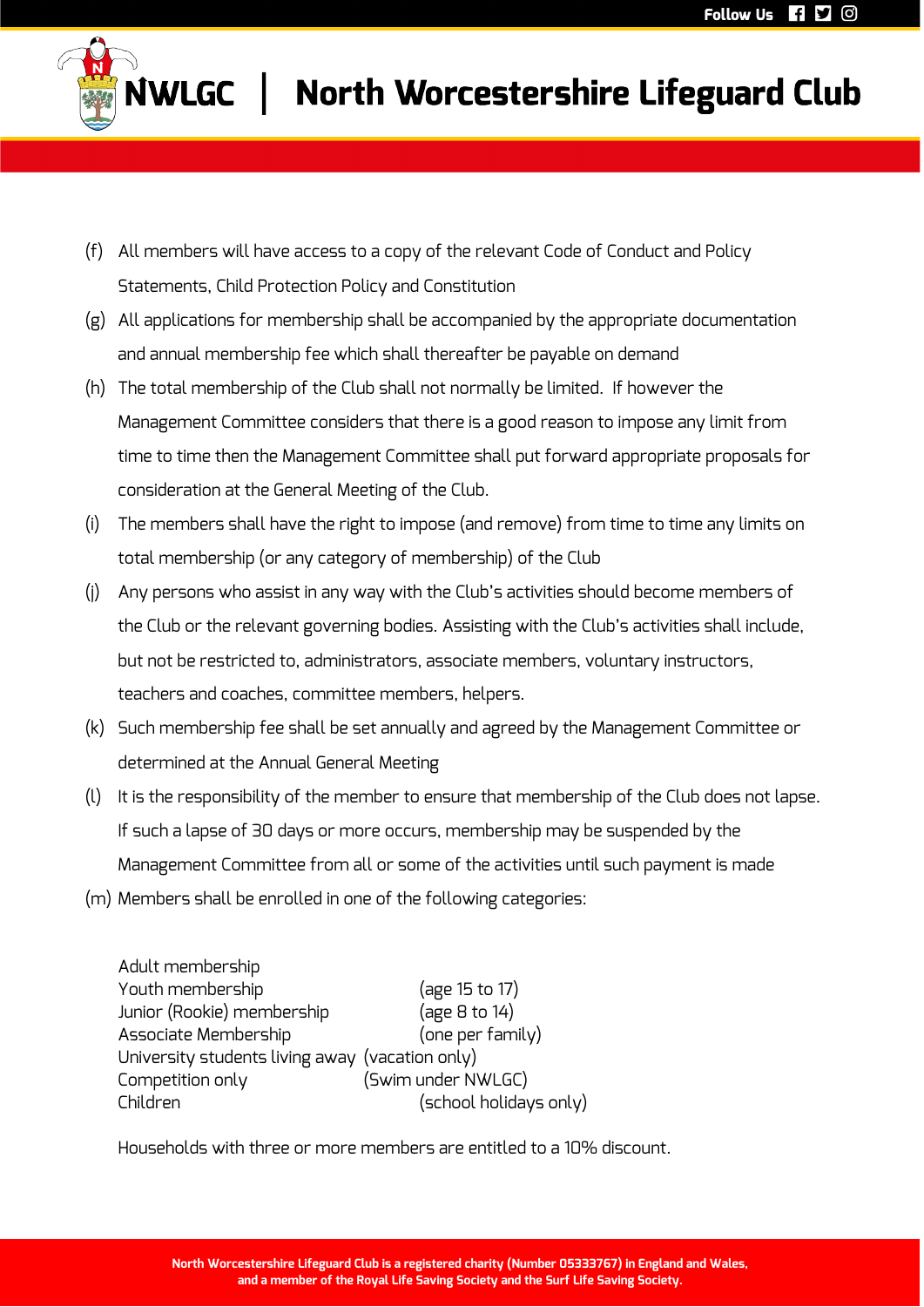

# **JWLGC** | North Worcestershire Lifeguard Club

- (n) Each fully paid up member aged 15 and over shall be entitled to attend and vote at General or Annual General Meetings and Emergency General Meetings, except for the appointment of the Under 18 representative, where only members under 18 shall be entitled to vote. A member of the Club may notify the name of a representative entitled to speak and vote on their behalf, to the Secretary prior to the commencement of a general meeting, if they are unable to personally attend. Such representative must be a member of the Club. A member of the Club may also register their vote on any proposal or election of Executive Committee members with the Secretary prior to the commencement of a general meeting and the Secretary will then vote on the member's behalf, in accordance with their instructions
- (o) All Club members must agree to participate and assist the Club in activities that the Club undertakes.
- (p) Guests may be signed in by a member for land instruction and/or water session for a maximum of three weeks (Third week paying pool fee only) Where after the said guest will be required to pay the membership fee.
- (q) Club members may be co-opted onto the committee at any general meeting. Decisions taken by committee members present at each meeting shall be final and accepted by those not present. General conduct at all meetings to be in line with accepted "club law".
- (r) All requests for services of the club shall be made via any committee member, who shall present the request at any official meeting.

#### 7. **CLUB DISCIPLINE AND APPEALS CLUB**

All complaints regarding the behaviour of members should be submitted in writing to the Secretary (this does not include Safeguarding concerns which must in every case be submitted to the Club Welfare officer)

The Executive Committee will meet to hear complaints within fourteen days of a complaint being lodged.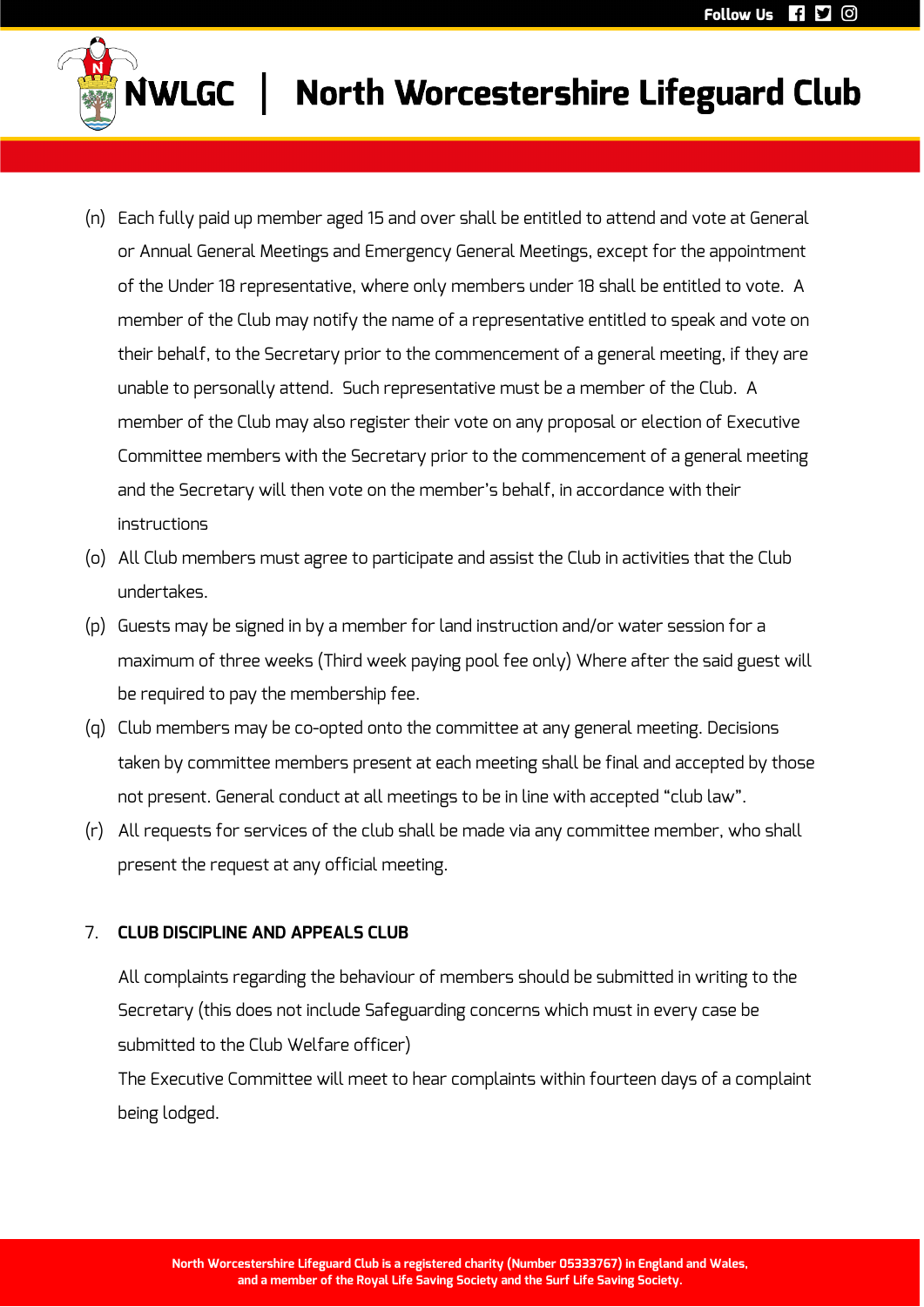

# NWLGC | North Worcestershire Lifeguard Club

The Executive Committee may by unanimous vote, and for good reason, terminate the membership of any individual, provided that the individual concerned shall have the right to be heard by the Executive Committee, accompanied by a friend/representative, before a final decision is made. The Club may refuse membership or expel from membership only for good and sufficient cause, such as conduct or character likely to bring the Club or RLSS UK, SLS-GB or SLSA Wales into disrepute.

An appeal against such a decision may be made to the Club's members and decided by a majority vote. Such Appeal should be considered within fourteen days of the Secretary receiving such request

#### 8. **EXECUTIVE COMMITTEE**

- a. The Executive Committee should consist of at least five members for a quorum, a Chairman, Secretary, Treasurer, and in addition where the membership consists of members under 18 years of age there must be a Representative and Club Welfare Officer in post reporting into the Executive Committee
- b. Any additional posts that are deemed necessary by the Executive Committee should be proposed and appointed at the Annual General Meeting
- c. Fully paid up members having attained the age of 18 may be elected and serve on the Executive Committee.
- d. Each member of the Executive Committee will retire annually but are eligible for reappointment at the Annual General Meeting.
- e. A member cannot be elected into the position of Chairman unless he/she has served on the Executive Committee for a minimum of of 2 years
- f. Should any Executive Committee member wish to resign their post during their term of office they may do so by writing to the Club Secretary
- g. Should the resignation mean that the Executive Committee number is less than five, then the Executive Committee should offer the post to the general membership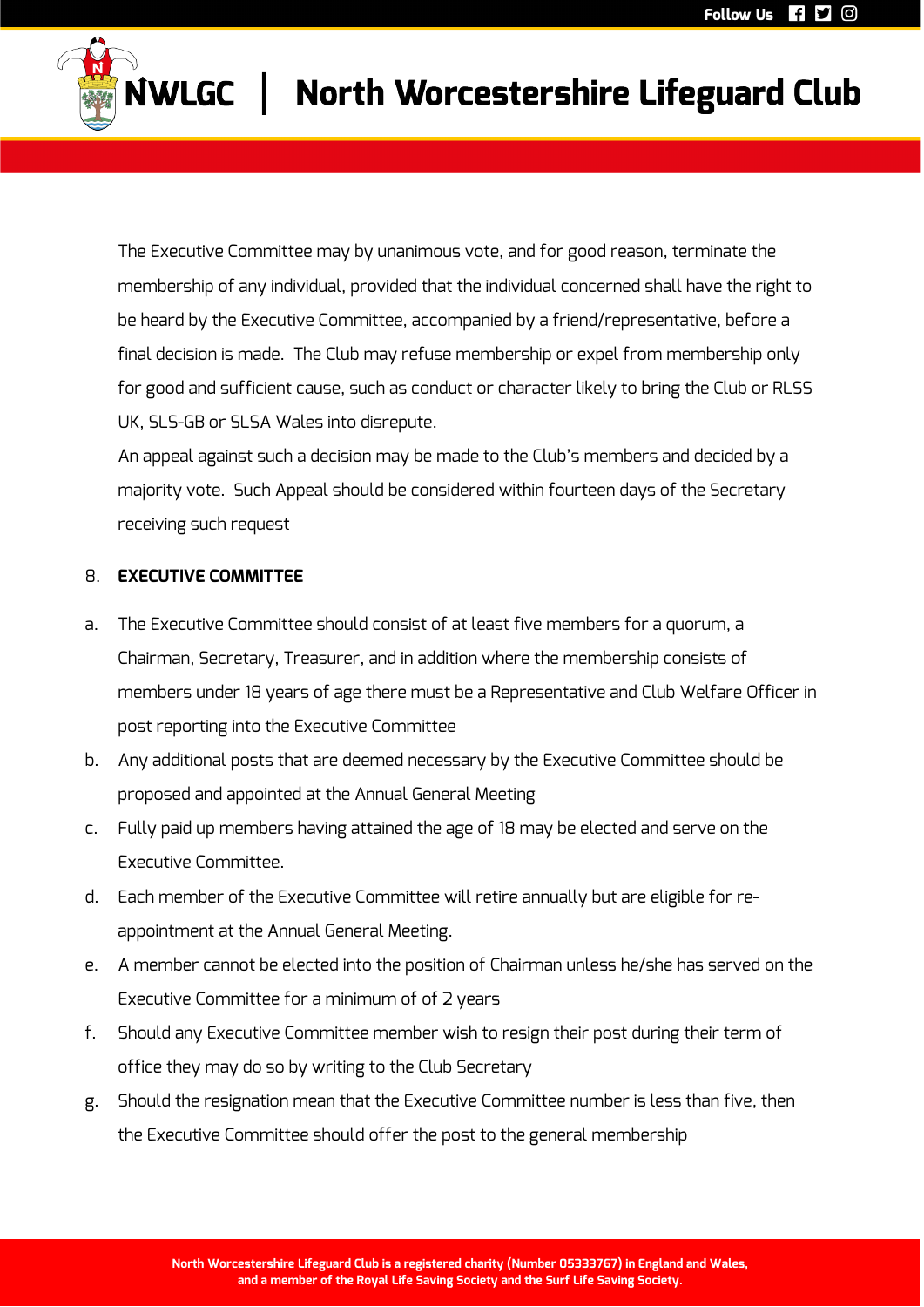

h. An Extraordinary General Meeting should be held within thirty days of the post becoming vacant to elect the replacement Executive Committee member

#### 9. **ANNUAL GENERAL MEETINGS**

- (a) The Annual General Meeting shall be held within 26 weeks of the financial year-end
- (b) The Annual General meeting shall be called by the Club Secretary ensuring that the Club members have not less than twenty one clear days notice of the intended meeting date
- (c) All members of 15 years or over shall have the right to one vote
- (d) Nominations for Officers of the Executive Committee shall be sent in writing to the Secretary no later than fourteen days prior to the Annual General Meeting
- (e) Should nominations exceed vacancies, election shall be by ballot
- (f) Ballot papers to be drawn up by the Secretary
- (g) The quorum for Annual General meetings shall be not less than 25% of the Club's total membership
- (h) The Executive Committee shall present the report and annual accounts of the Club for the preceding year
- (i) Proposals in writing need to be submitted to the Secretary of the Executive Committee no later than fourteen days prior to the Annual General Meeting.
- (j) The Secretary or other person specially appointed by the Executive Committee, shall keep a full and accurate record of proceedings at such meeting

#### 10. **EXTRAORDINARY GENERAL MEETINGS**

The Executive Committee has the power to call an Extraordinary General Meeting of the Club at any time, stating the business to be considered. The Secretary shall call such a meeting and at least fourteen day's clear notice shall be given. The procedures for an Extraordinary General Meeting shall be the same as for an Annual General Meeting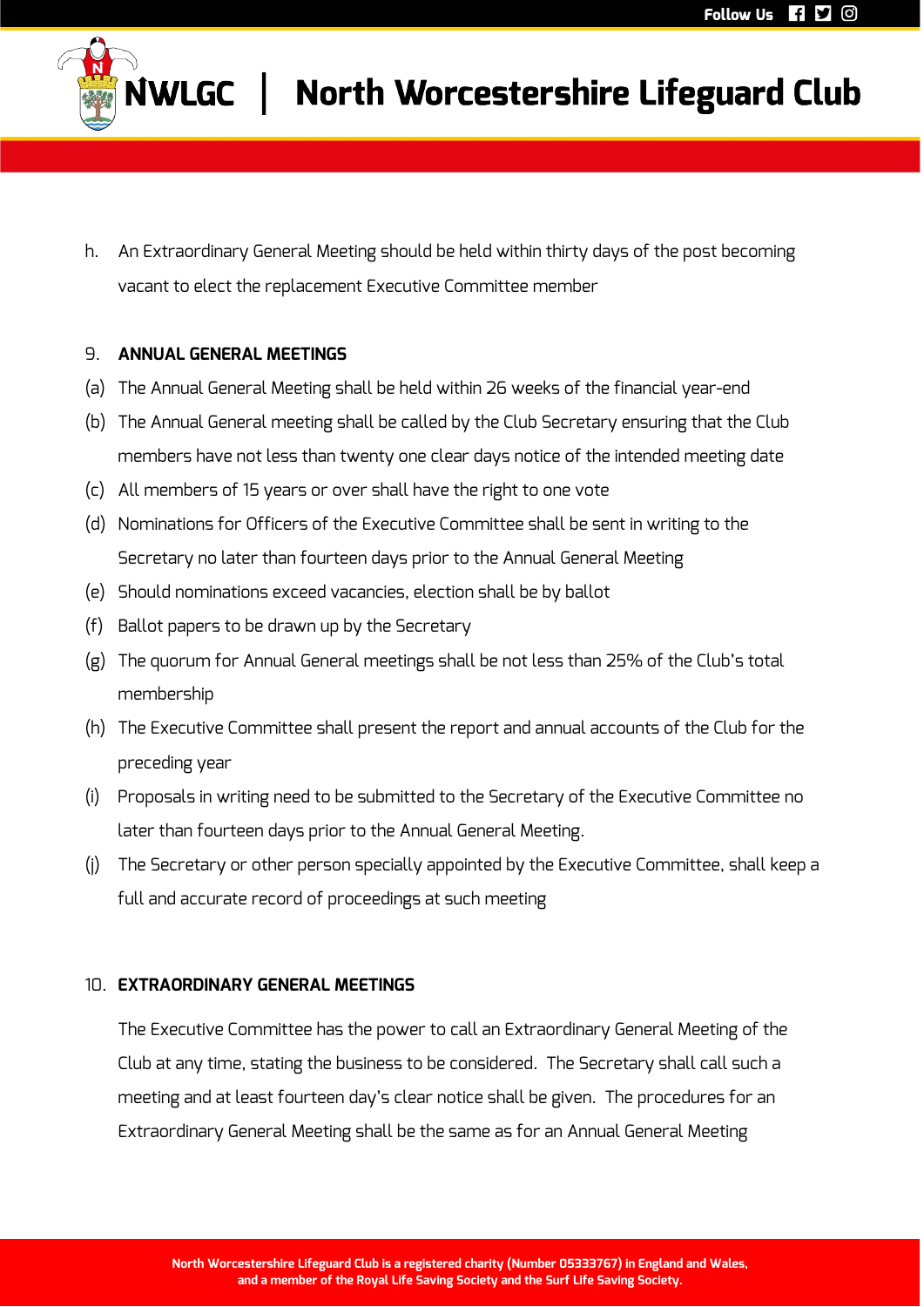

# NWLGC | North Worcestershire Lifeguard Club

#### 11. **ALTERATIONS TO THE CONSTITUTION**

Proposals of a non-constitutional nature shall be passed by a simple majority of the members present and voting. The Constitution may be altered by a Resolution passed by not less than two thirds of the members present and voting at an Annual General Meeting or Emergency General Meeting.

#### 12. **PROPERTY**

The Executive Committee shall cause the title of all land or investments held by, or in trust for, the Club, to be vested in not less than three individuals, appointed by them as holding Trustees, or to be held in the name of a clearing bank, trust corporation or any stock broking company. Holding Trustees may be removed, by the Executive Committee, at their pleasure and shall act in accordance with the lawful directions of the Executive Committee

#### *13.* **CONFLICT OF INTEREST**

Many members of Club Committees will have a relevant interest in the outcome of debates or decisions made by the committee. Our system is simply to enable the committee to be open and transparent in coming to those decisions and making sure that individuals do not profit from decisions which they have taken without declaring that they have a relevant interest in the subject matter.

'A relevant interest' is perhaps best understood by considering the dictionary definition of a Conflict of Interest…. 'a conflict of interest occurs when an individual(s) or organisation is involved in multiple interests, one which could possibly corrupt the motivation for an act in the other.'

We expect that people should declare any particular interest or conflict in any pertinent subject that is being discussed at a meeting. The individual may choose to exclude themselves at this point; however, there is no harm in them contributing to the discussion, providing everyone understands their position and that this is recorded in the minutes. In many cases there may not be a vote but if there is, the interested party should abstain from voting. The committee reserves the right to question a suspected non-decloration.